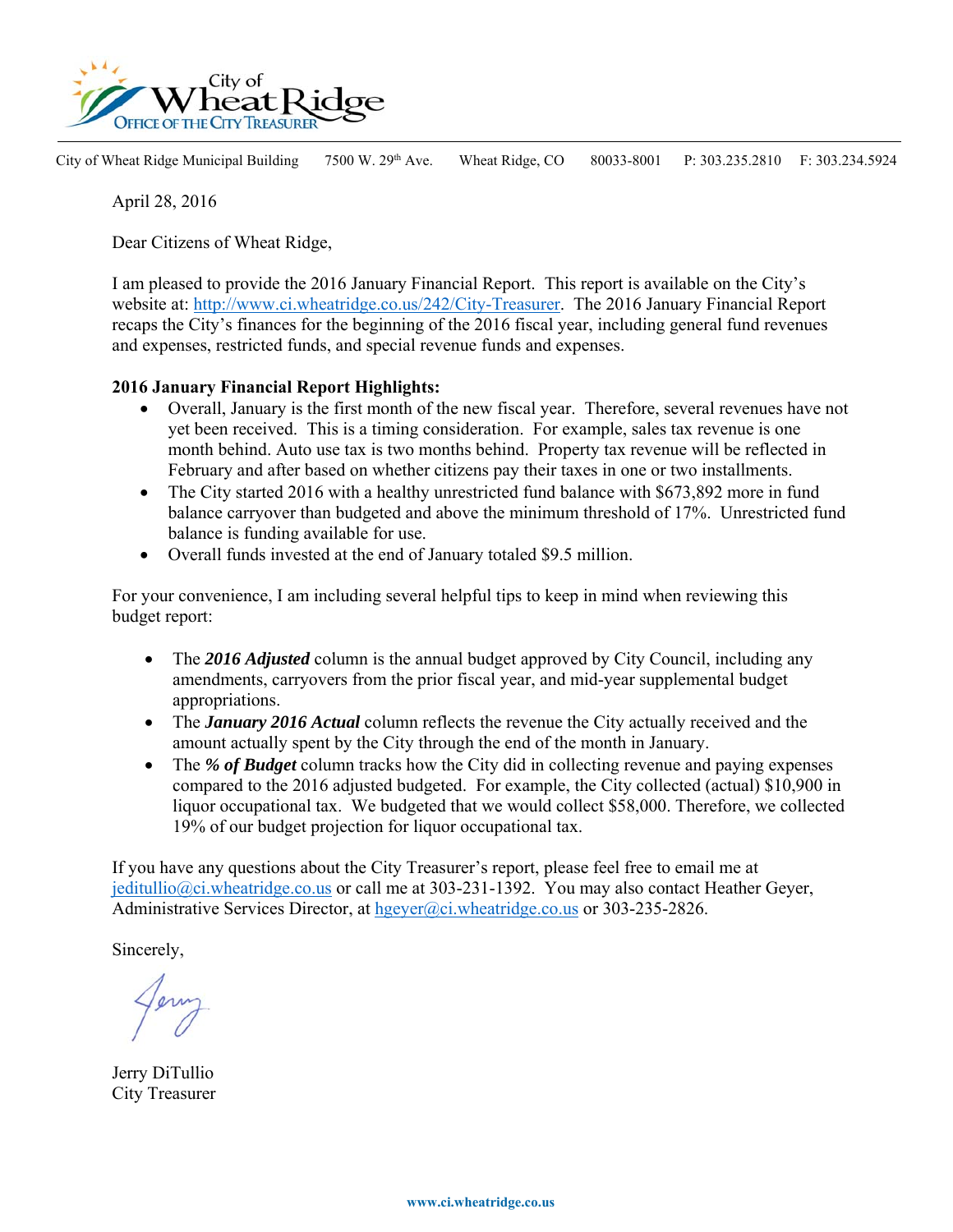

| <b>City Treasurer Financial Report - January 31, 2016</b> |                       |                 |               |
|-----------------------------------------------------------|-----------------------|-----------------|---------------|
|                                                           | 2016                  | <b>Jan 2016</b> | $%$ of        |
|                                                           | Adjusted <sup>1</sup> | <b>Actual</b>   | <b>Budget</b> |

The new monthly City Treasurer's Report uses the existing monthly financial report prepared by the Accounting Division and provides a budget comparison based on the annual total budget amount for revenues and expenditures and the monthly amount. Additionally, information on City restricted funds and a summary of investments is included in this report. The 2016 City Budget can be found online at: http://www.ci.wheatridge.co.us/115/City-Budget

### **SECTION 1: GENERAL FUND REVENUES**

| <b>SALES TAXES</b>                                    |              |          |     |
|-------------------------------------------------------|--------------|----------|-----|
| Sales Tax                                             | \$17,745,000 | \$0      | 0%  |
| Sales Tax Audit Revenue                               | \$477,000    | \$0      | 0%  |
| TIF - Wheat Ridge Cyclery <sup>2</sup>                | \$40,000     | \$1,753  | 4%  |
| ESTIP - Liquid Art Works (Colorado Plus) <sup>2</sup> | \$25,000     | \$1,743  | 7%  |
| ESTIP - Muscle Masster <sup>2</sup>                   | \$7,000      | \$523    | 7%  |
| ESTIP - Walrus (West 29th Ave Rest) <sup>2</sup>      | \$10,000     | \$429    | 4%  |
| TIF - Kipling Ridge <sup>2</sup>                      | \$520,000    | \$41,714 | 8%  |
| TIF - WR Corners <sup>2</sup>                         | \$200,000    | \$0      | 0%  |
| <b>TOTAL SALES TAXES</b>                              | \$19,024,000 | \$46,162 | 0%  |
|                                                       |              |          |     |
| <b>OTHER TAXES</b>                                    |              |          |     |
| <b>Real Property Tax</b>                              | \$760,000    | \$0      | 0%  |
| <b>Liquor Occupational Tax</b>                        | \$58,000     | \$10,900 | 19% |
| Auto Ownership Tax                                    | \$60,000     | \$0      | 0%  |
| <b>Xcel Franchise Tax</b>                             | \$1,350,000  | \$0      | 0%  |
| <b>Telephone Occupation Tax</b>                       | \$400,000    | \$15,881 | 4%  |
| Lodgers Tax                                           | \$750,000    | \$0      | 0%  |
| <b>Admissions Amusement Tax</b>                       | \$43,500     | \$0      | 0%  |
| <b>TOTAL OTHER TAXES</b>                              | \$3,421,500  | \$26,781 | 1%  |
| <b>USE TAXES</b>                                      |              |          |     |
| Use Tax - Retail/Professional                         | \$700,000    | \$0      | 0%  |
| Use Tax - Building                                    | \$1,100,000  | \$62,734 | 6%  |
| Use Tax - Auto                                        | \$1,700,000  | \$0      | 0%  |
| <b>TOTAL USE TAXES</b>                                | \$3,500,000  | \$62,734 | 2%  |
|                                                       |              |          |     |
| <b>LICENSE</b>                                        |              |          |     |
| Amusement Machine License                             | \$6,600      | \$0      | 0%  |
| <b>Arborist License</b>                               | \$1,700      | \$1,225  | 72% |
| <b>Contractors License</b>                            | \$125,000    | \$12,025 | 10% |
| Liquor License Fee                                    | \$18,000     | \$1,108  | 6%  |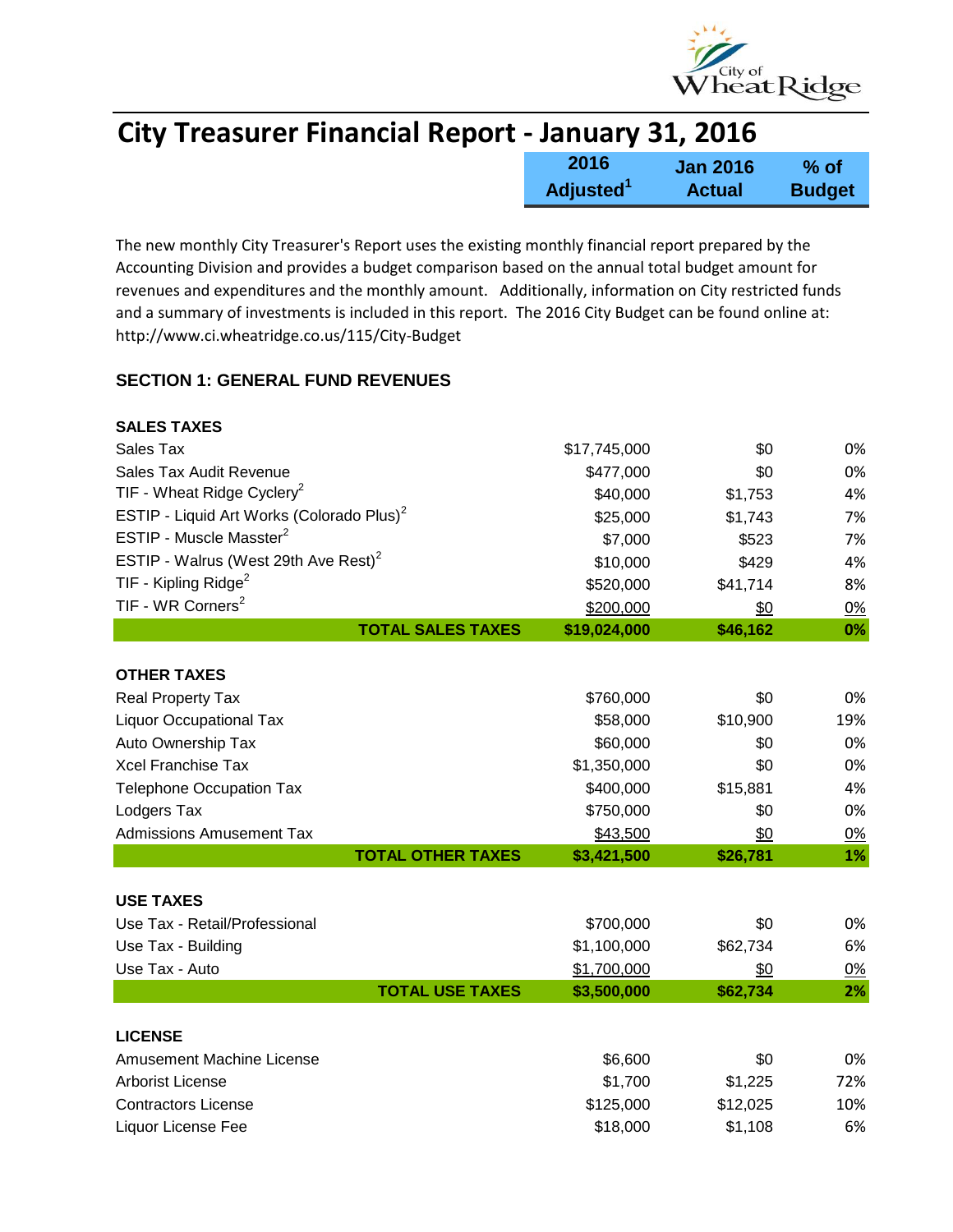

| <b>City Treasurer Financial Report - January 31, 2016</b> |  |  |  |  |
|-----------------------------------------------------------|--|--|--|--|
|-----------------------------------------------------------|--|--|--|--|

|                                     | 2016                  | <b>Jan 2016</b> | $%$ of        |
|-------------------------------------|-----------------------|-----------------|---------------|
|                                     | Adjusted <sup>1</sup> | <b>Actual</b>   | <b>Budget</b> |
| <b>Building Permits</b>             | \$800,000             | \$33,221        | 4%            |
| <b>Street Cut Permits</b>           | \$160,000             | \$34,004        | 21%           |
| <b>Cable TV Permits</b>             | \$365,000             | \$0             | 0%            |
| <b>Elevator Inspection Fees</b>     | \$28,000              | \$25,530        | 91%           |
| Pawn Shop License Fees              | \$10,000              | \$10,000        | 100%          |
| <b>Business License Fees</b>        | \$85,000              | \$58,796        | 69%           |
| <b>TOTAL LICENSE</b>                | \$1,599,300           | \$175,909       | 11%           |
|                                     |                       |                 |               |
| <b>INTERGOVERNMENTAL</b>            |                       |                 |               |
| Cigarette Tax                       | \$84,000              | \$0             | 0%            |
| County Road and Bridge              | \$280,000             | \$0             | 0%            |
| Arvada Ridge Redevelopment          | \$100,000             | \$0             | 0%            |
| <b>Highway Users Tax</b>            | \$1,050,000           | \$0             | 0%            |
| Motor Vehicle Registration          | \$119,000             | \$0             | 0%            |
| Wheat Ridge Fire Radio              | \$31,500              | \$0             | 0%            |
| E911 Reimbursements                 | \$59,500              | \$0             | 0%            |
| <b>EPA Brownfields Grant</b>        | \$79,000              | \$0             | 0%            |
| Police - CATPA Auto Theft Grant     | \$84,500              | \$0             | 0%            |
| Police - Seat Belt Safety Grant     | \$2,500               | \$0             | 0%            |
| Police - Drug Overtime Grant        | \$20,000              | \$0             | 0%            |
| Police - Bryne Grant                | \$11,454              | \$0             | 0%            |
| Police - Child Safety Grant         | \$5,000               | \$0             | 0%            |
| Police - Ballistic Vest Grant       | \$7,500               | \$0             | 0%            |
| Police - LEAF Grant                 | \$17,500              | \$0             | 0%            |
| Police-HVIDE                        | \$11,500              | \$525           | 5%            |
| Police-2016 Post Grant              | \$7,500               | \$0             | 0%            |
| <b>TOTAL INTERGOVERNMENTAL</b>      | \$1,970,454           | \$525           | 0%            |
| <b>SERVICES</b>                     |                       |                 |               |
| <b>Zoning Applications</b>          | \$42,400              | \$1,412         | 3%            |
| <b>Planning Reimbursement Fees</b>  | \$3,000               | \$226           | 8%            |
| <b>Engineering Fees</b>             | \$14,000              | \$23,791        | 170%          |
| Misc. Zoning Fees                   | \$1,000               | \$0             | 0%            |
| <b>Plan Review Fees</b>             | \$225,000             | \$14,051        | 6%            |
| <b>Pavilion/Park Rental Revenue</b> | \$25,500              | \$2,500         | 10%           |
| <b>Athletics Revenue</b>            | \$119,430             | \$13,343        | 11%           |
| <b>Active Adult Center Revenue</b>  | \$202,600             | \$12,996        | 6%            |
| <b>Parks Historic Facilities</b>    | \$21,500              | \$975           | 5%            |
| Gen. Prog. Revenue                  | \$166,510             | \$8,545         | 5%            |
| Anderson Building Revenue           | \$11,000              | \$495           | 5%            |
| <b>Outdoor Swimming Fees</b>        | \$146,100             | \$0             | 0%            |
|                                     |                       |                 |               |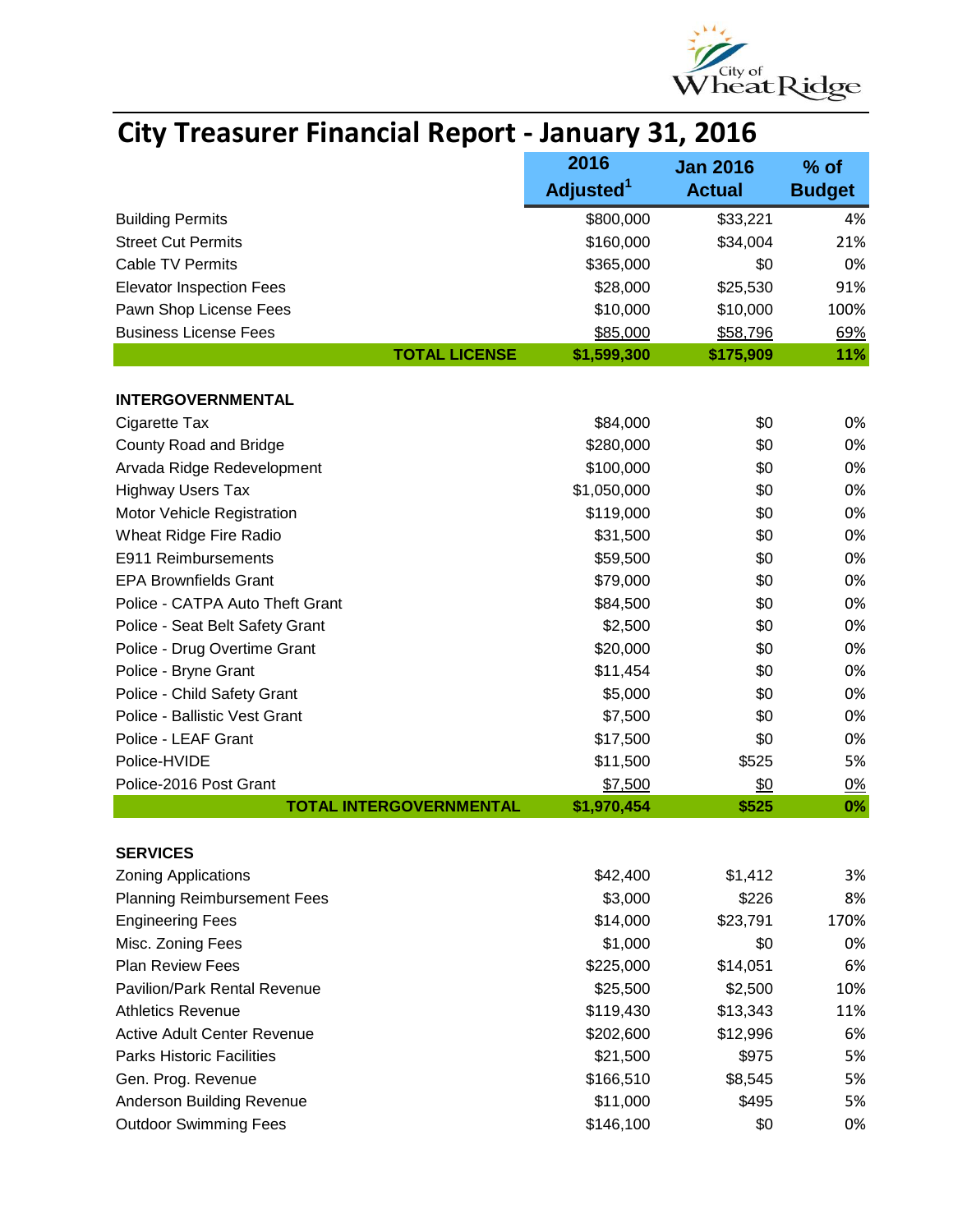

| <b>City Treasurer Financial Report - January 31, 2016</b> |                                   |               |                 |
|-----------------------------------------------------------|-----------------------------------|---------------|-----------------|
|                                                           | 2016<br><b>Jan 2016</b><br>$%$ of |               |                 |
|                                                           | Adjusted <sup>1</sup>             | <b>Actual</b> | <b>Budget</b>   |
| Retail Marijuana Fees                                     | \$130,000                         | \$16,648      | 13%             |
| Police Report Fees                                        | \$15,000                          | \$933         | 6%              |
| Pawn Shop Ticket Fees                                     | \$20,000                          | \$0           | 0%              |
| Sex Offender Registration                                 | \$7,000                           | \$925         | 13%             |
| <b>Police Drug Destruction Fees</b>                       | \$200                             | \$0           | 0%              |
| Police Fees                                               | \$5,000                           | \$530         | 11%             |
| Police Duty Reimbursement                                 | \$20,000                          | \$0           | 0%              |
| <b>TOTAL SERVICES</b>                                     | \$1,175,240                       | \$97,369      | 8%              |
| <b>FINES &amp; FORFEITURES</b>                            |                                   |               |                 |
| <b>Municipal Court Fines</b>                              | \$110,000                         | \$8,774       | 8%              |
| <b>Nuisance Violations Fees</b>                           | \$50,000                          | \$919         | 2%              |
| <b>Handicap Parking Fees</b>                              | \$750                             | \$0           | 0%              |
| Traffic                                                   | \$425,000                         | \$38,340      | 9%              |
| General                                                   | \$60,000                          | \$2,468       | 4%              |
| Other                                                     | \$18,000                          | \$1,115       | 6%              |
| Parking                                                   | \$7,000                           | \$230         | 3%              |
| No Proof of Insurance                                     | \$15,000                          | \$925         | <u>6%</u>       |
| <b>TOTAL FINE &amp; FORFEITURES</b>                       | \$685,750                         | \$52,771      | 8%              |
|                                                           |                                   |               |                 |
| <b>INTEREST</b>                                           | \$50,000                          | \$176         |                 |
| <b>Interest Earnings</b><br><b>TOTAL INTEREST</b>         | \$50,000                          | \$176         | <u>0%</u><br>0% |
|                                                           |                                   |               |                 |
| <b>OTHER</b>                                              |                                   |               |                 |
| Cable Peg Fees                                            | \$38,000                          | \$0           | 0%              |
| Xcel Solar Garden Credits                                 | \$50,000                          | \$987         | 2%              |
| Miscellaneous Income                                      | \$485,000                         | \$5,629       | <u>1%</u>       |
| <b>TOTAL OTHER</b>                                        | \$573,000                         | \$6,616       | 1%              |
| <b>Total General Fund</b>                                 | \$31,999,244                      | \$469,042     | 1%              |
| <b>Fund Balance Carryover</b>                             | \$8,271,981                       | \$8,951,966   |                 |
|                                                           |                                   |               |                 |
| <b>Total Funds Available</b>                              | \$40,271,225                      | \$9,421,008   |                 |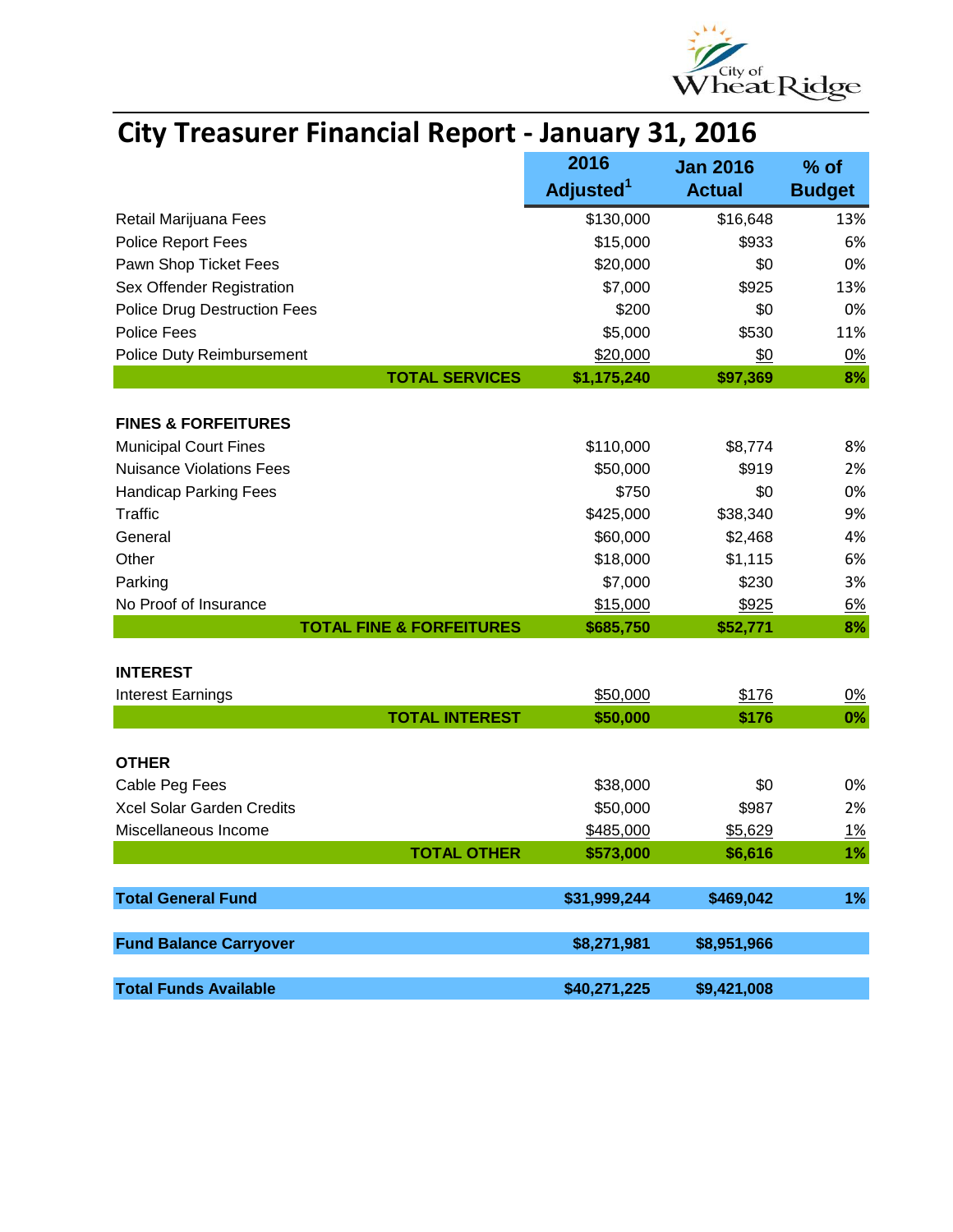

# **City Treasurer Financial Report - January 31, 2016**

|                                             | 2016                  | <b>Jan 2016</b> | % of          |
|---------------------------------------------|-----------------------|-----------------|---------------|
|                                             | Adjusted <sup>1</sup> | <b>Actual</b>   | <b>Budget</b> |
| <b>SECTION 2: GENERAL FUND EXPENDITURES</b> |                       |                 |               |
| Legislative                                 |                       |                 |               |
| Legislative Services                        | \$440,315             | \$214,407       | 49%           |
| <b>Total</b>                                | \$440,315             | \$214,407       | 49%           |
| <b>City Manager's Office</b>                |                       |                 |               |
| <b>City Manager</b>                         | \$304,925             | \$16,500        | 5%            |
| <b>Economic Development</b>                 | \$1,760,378           | \$330,041       | 19%           |
| <b>Total</b>                                | \$2,065,303           | \$346,541       | 17%           |
| <b>City Attorney</b>                        |                       |                 |               |
| <b>City Attorney</b>                        | \$298,000             | \$0             | 0%            |
| <b>Total</b>                                | \$298,000             | \$0             | 0%            |
| <b>City Clerk's Office</b>                  |                       |                 |               |
| <b>City Clerk</b>                           | \$156,199             | \$6,733         | <u>4%</u>     |
| <b>Total</b>                                | \$156,199             | \$6,733         | 4%            |
| <b>City Treasurer</b>                       |                       |                 |               |
| <b>City Treasurer</b>                       | \$43,278              | \$3,564         | 8%            |
| <b>Total</b>                                | \$43,278              | \$3,564         | 8%            |
| <b>Central Charges</b>                      |                       |                 |               |
| <b>Central Charges</b>                      | \$3,182,356           | \$809,413       | 25%           |
| <b>Total</b>                                | \$3,182,356           | \$809,413       | 25%           |
| <b>Municipal Court</b>                      |                       |                 |               |
| <b>Municipal Court</b>                      | \$877,333             | \$59,042        | <u>7%</u>     |
| <b>Total</b>                                | \$877,333             | \$59,042        | 7%            |
| <b>Administrative Services</b>              |                       |                 |               |
| Administration                              | \$366,636             | \$27,028        | 7%            |
| <b>Public Information</b>                   | \$314,656             | \$23,480        | 7%            |
| Finance                                     | \$302,449             | \$19,119        | $6\%$         |
| Human Resources                             | \$551,878             | \$40,973        | 7%            |
| Sales Tax                                   | \$317,416             | \$12,770        | 4%            |
| Purchasing and Contracting                  | \$123,176             | \$7,647         | 6%            |
| Information Technology                      | \$1,628,609           | \$98,079        | 6%            |
| <b>Total</b>                                | \$3,604,820           | \$229,097       | 6%            |
| <b>Community Development</b>                |                       |                 |               |
| Administration                              | \$216,267             | \$15,892        | 7%            |
| Planning                                    | \$246,895             | \$16,602        | 7%            |
| <b>Building</b>                             | \$521,605             | \$13,575        | 3%            |
| Long Range Planning                         | \$225,736             | \$3,986         | 2%            |
| <b>Total</b>                                | \$1,210,503           | \$50,055        | 4%            |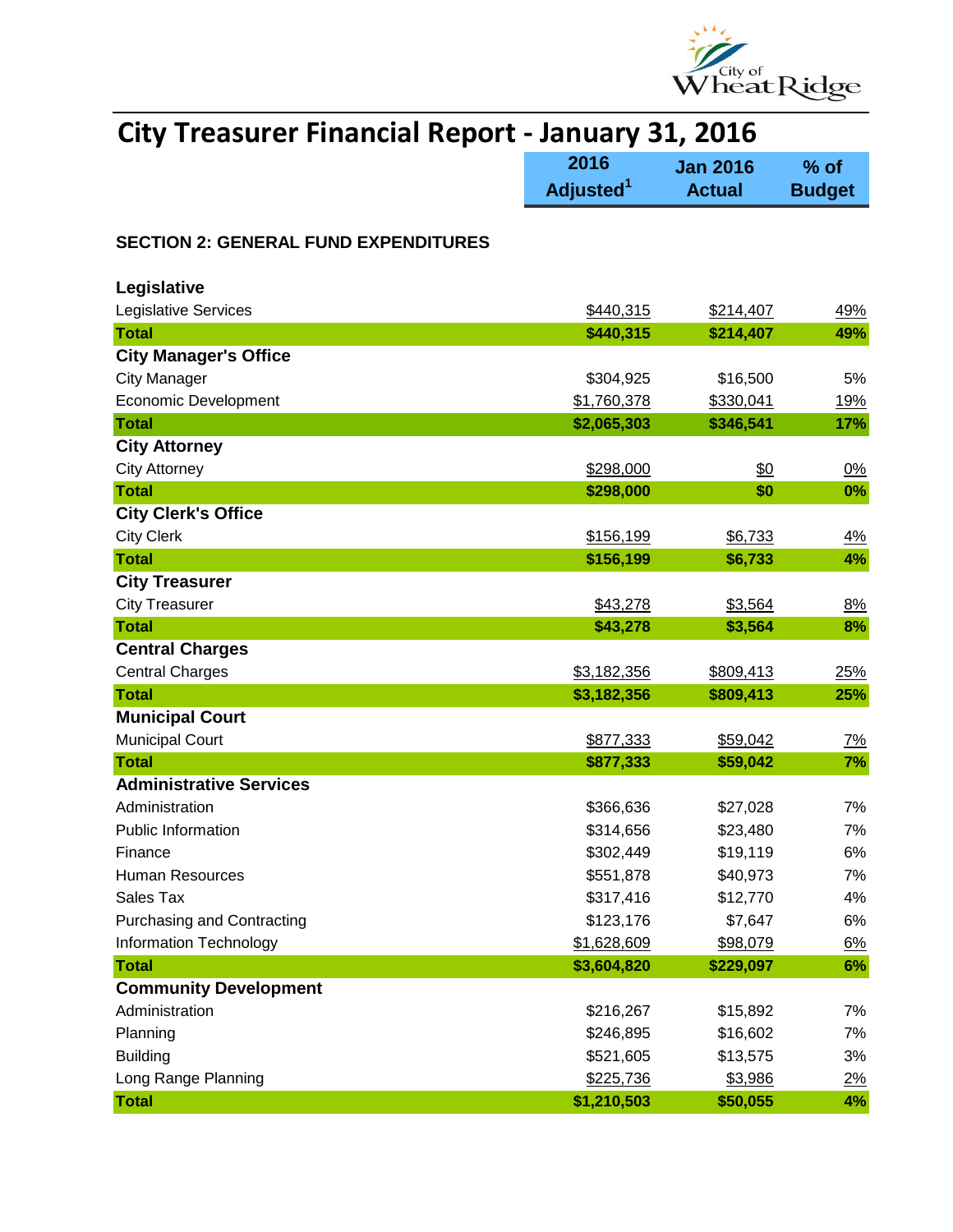

| CRY TECSONER FINANCIAI REPORT                     | JUIJUUJ Y JIJ LUIU    |                 |               |
|---------------------------------------------------|-----------------------|-----------------|---------------|
|                                                   | 2016                  | <b>Jan 2016</b> | $%$ of        |
|                                                   | Adjusted <sup>1</sup> | <b>Actual</b>   | <b>Budget</b> |
|                                                   |                       |                 |               |
| <b>Police</b>                                     |                       |                 |               |
| Administration                                    | \$864,206             | \$50,855        | 6%            |
| Grants                                            | \$129,072             | \$9,421         | 7%            |
| <b>Community Services Team</b>                    | \$407,860             | \$90,994        | 22%           |
| <b>Communications Center</b>                      | \$924,709             | \$49,215        | 5%            |
| <b>Crime Prevention Team</b>                      | \$237,644             | \$20,098        | 8%            |
| Records Team                                      | \$358,915             | \$29,481        | 8%            |
| Training and Accreditation                        | \$301,479             | \$7,100         | 2%            |
| Patrol                                            | \$4,058,146           | \$346,977       | 9%            |
| <b>Investigations Bureau</b>                      | \$2,221,775           | \$163,376       | 7%            |
| Crime & Traffic Team                              | \$440,285             | \$30,801        | 7%            |
| <b>Total</b>                                      | \$9,944,091           | \$798,317       | 8%            |
| <b>Public Works</b>                               |                       |                 |               |
| Administration                                    | \$146,869             | \$11,437        | 8%            |
| Engineering                                       | \$1,092,226           | \$95,831        | 9%            |
| Operations                                        | \$3,573,839           | \$107,054       | <u>3%</u>     |
| <b>Total</b>                                      | \$4,812,934           | \$214,322       | 4%            |
| <b>Parks and Recreation</b>                       |                       |                 |               |
| Administration                                    | \$246,969             | \$19,222        | 8%            |
| Recreation                                        | \$213,364             | \$15,485        | 7%            |
| Parks Maintenance                                 | \$1,483,861           | \$49,526        | 3%            |
| Forestry                                          | \$440,183             | \$12,636        | 3%            |
| <b>Natural Resources</b>                          | \$317,021             | \$12,548        | 4%            |
| Anderson Building                                 | \$42,900              | \$431           | 1%            |
| Athletics                                         | \$192,379             | \$11,178        | 6%            |
| <b>General Programs</b>                           | \$290,617             | \$21,747        | 7%            |
| <b>Outdoor Pool</b>                               | \$389,928             | \$171           | 0%            |
| <b>Active Adult Center</b>                        | \$580,758             | \$32,009        | 6%            |
| <b>Historic Buildings</b>                         | \$90,396              | \$1,990         | 2%            |
| <b>Facility Maintenance</b>                       | \$462,539             | \$19,289        | 4%            |
| <b>Total</b>                                      | \$4,750,915           | \$196,232       | 4%            |
|                                                   |                       |                 |               |
| <b>Total General Fund</b>                         | \$31,386,047          | \$2,927,724     | 9%            |
|                                                   |                       |                 |               |
| <b>Transfers to Special Revenue Funds</b>         | \$3,065,785           | \$0             | 0%            |
| <b>Total General Fund With Transfers</b>          | \$34,451,832          | \$2,927,724     | 8%            |
|                                                   |                       |                 |               |
| <b>Excess of revenues over/under expenditures</b> | \$2,452,588           | \$2,458,681     |               |

## **City Treasurer Financial Report - January 31, 2016**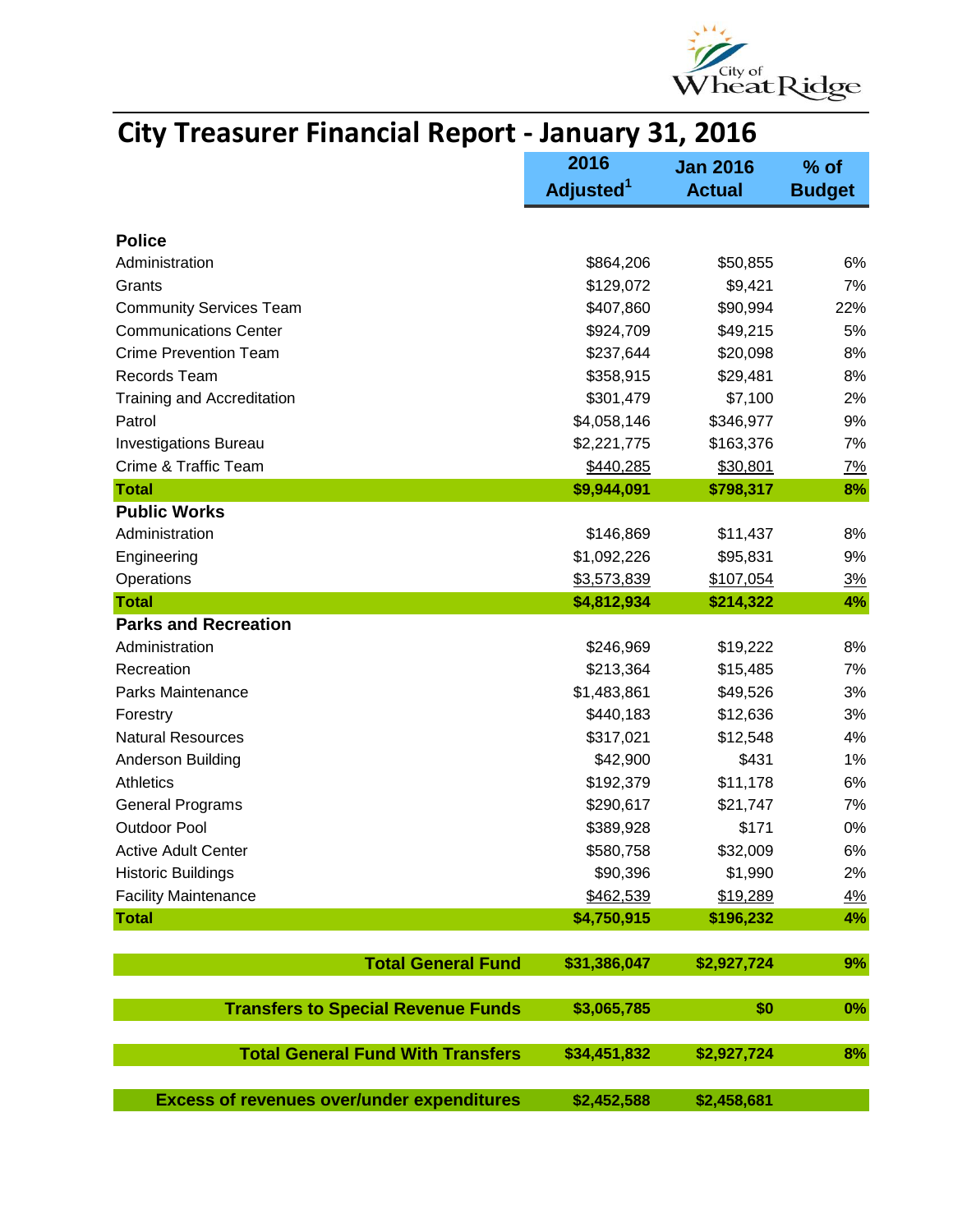

# **City Treasurer Financial Report - January 31, 2016**

|                                             | 2016<br>Adjusted <sup>1</sup> | <b>Jan 2016</b><br><b>Actual</b> | $%$ of<br><b>Budget</b> |
|---------------------------------------------|-------------------------------|----------------------------------|-------------------------|
|                                             |                               |                                  |                         |
| <b>SECTION 3: RESTRICTED FUNDS</b>          |                               |                                  |                         |
| <b>Fund Balance Ending</b>                  | \$5,819,393                   | \$6,493,285                      |                         |
|                                             |                               |                                  |                         |
| <b>Reserved for Emergencies<sup>3</sup></b> | \$1,078,000                   | \$1,078,000                      | 100%                    |
|                                             |                               |                                  |                         |
| Reserved for Channel 8 <sup>4</sup>         | \$202,496                     | \$202,496                        | 100%                    |
|                                             |                               |                                  |                         |
| <b>Unrestricted Fund Balance</b>            | \$4,538,897                   | \$5,212,789                      |                         |
|                                             |                               |                                  |                         |
| <b>Unrestricted Fund Balance</b>            | 14.5%                         |                                  |                         |

### **SECTION 4: SPECIAL REVENUE FUNDS EXPENDITURES**

### **Capital Improvement Program (CIP)**

| Expenditures                     |                           | \$8,324,587   | \$41,488        |     |
|----------------------------------|---------------------------|---------------|-----------------|-----|
|                                  | <b>TOTAL EXPENDITURES</b> | \$8,324,587   | \$41,488        | 0%  |
|                                  |                           |               |                 |     |
| <b>Public Art Fund</b>           |                           |               |                 |     |
| Expenditures                     |                           | $\frac{$0}{}$ | <u>\$0</u>      |     |
|                                  | <b>TOTAL EXPENDITURES</b> | \$0           | \$0             |     |
|                                  |                           |               |                 |     |
| <b>Police Investigation Fund</b> |                           |               |                 |     |
| Expenditures                     |                           | \$48,536      | $\frac{60}{20}$ |     |
|                                  | <b>TOTAL EXPENDITURES</b> | \$48,536      | \$0             | 0%  |
|                                  |                           |               |                 |     |
| <b>Open Space Fund</b>           |                           |               |                 |     |
| Expenditures                     |                           | \$2,456,202   | \$38,614        |     |
|                                  | <b>TOTAL EXPENDITURES</b> | \$2,456,202   | \$38,614        | 2%  |
|                                  |                           |               |                 |     |
| <b>Municipal Court</b>           |                           |               |                 |     |
| Expenditures                     |                           | \$29,000      | \$141           |     |
|                                  | <b>TOTAL EXPENDITURES</b> | \$29,000      | \$141           | 0%  |
|                                  |                           |               |                 |     |
| <b>Conservation Trust</b>        |                           |               |                 |     |
| <b>Expenditures</b>              |                           | \$585,035     | \$91,885        |     |
|                                  | <b>TOTAL EXPENDITURES</b> | \$585,035     | \$91,885        | 16% |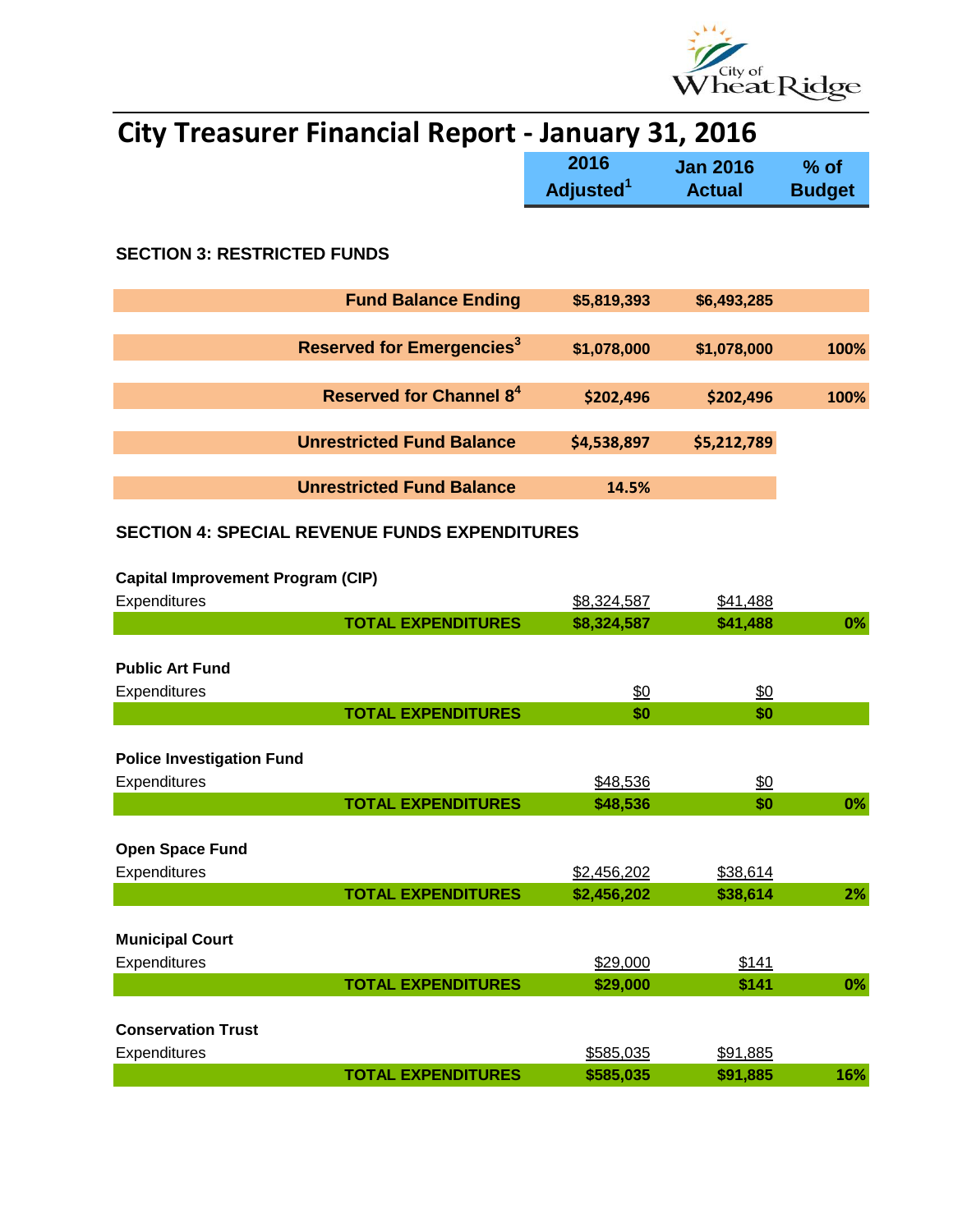

| <b>City Treasurer Financial Report - January 31, 2016</b> |                               |                                  |                         |  |
|-----------------------------------------------------------|-------------------------------|----------------------------------|-------------------------|--|
|                                                           | 2016<br>Adjusted <sup>1</sup> | <b>Jan 2016</b><br><b>Actual</b> | $%$ of<br><b>Budget</b> |  |
| <b>Capital Equipment Replacement Fund</b>                 |                               |                                  |                         |  |
| Expenditures                                              | \$432,509                     | $\frac{60}{20}$                  |                         |  |
| <b>TOTAL EXPENDITURES</b>                                 | \$432,509                     | \$0                              | 0%                      |  |
|                                                           |                               |                                  |                         |  |
| <b>Crime Prevention/Code Enforcement Fund</b>             |                               |                                  |                         |  |
| Expenditures                                              | \$408,016                     | \$30,815                         |                         |  |
| <b>TOTAL EXPENDITURES</b>                                 | \$408,016                     | \$30,815                         | 8%                      |  |
|                                                           |                               |                                  |                         |  |
| <b>Recreation Center</b>                                  |                               |                                  |                         |  |
| Expenditures                                              | \$1,299,401                   | \$79,996                         |                         |  |
| <b>TOTAL EXPENDITURES</b>                                 | \$1,299,401                   | \$79,996                         | 6%                      |  |
| <b>SECTION 5: SPECIAL REVENUE FUNDS REVENUES</b>          |                               |                                  |                         |  |
| <b>Capital Improvement Program (CIP)</b>                  |                               |                                  |                         |  |
| Revenues                                                  | \$6,073,345                   | \$783,619                        |                         |  |
| <b>TOTAL REVENUES</b>                                     | \$6,073,345                   | \$783,619                        | 13%                     |  |
| <b>Public Art Fund</b>                                    |                               |                                  |                         |  |
| Revenues                                                  | \$96,340                      | \$67,221                         |                         |  |
| <b>TOTAL REVENUES</b>                                     | \$96,340                      | \$67,221                         | 70%                     |  |
|                                                           |                               |                                  |                         |  |
| <b>Police Investigation Fund</b>                          |                               |                                  |                         |  |
| Revenues                                                  | \$68,216                      | \$92,842                         |                         |  |
| <b>TOTAL REVENUES</b>                                     | \$68,216                      | \$92,842                         | 136%                    |  |
|                                                           |                               |                                  |                         |  |
| <b>Open Space Fund</b>                                    |                               |                                  |                         |  |
| Revenues                                                  | \$1,717,239                   | \$1,224,876                      |                         |  |
| <b>TOTAL REVENUES</b>                                     | \$1,717,239                   | \$1,224,876                      | 71%                     |  |
|                                                           |                               |                                  |                         |  |
| <b>Municipal Court</b>                                    |                               |                                  |                         |  |
| Revenues                                                  | \$107,622                     | \$85,658                         |                         |  |
| <b>TOTAL REVENUES</b>                                     | \$107,622                     | \$85,658                         | 80%                     |  |
|                                                           |                               |                                  |                         |  |
| <b>Conservation Trust</b>                                 |                               |                                  |                         |  |
| Revenues                                                  | \$515,878                     | \$452,159                        |                         |  |
| <b>TOTAL REVENUES</b>                                     | \$515,878                     | \$452,159                        | 88%                     |  |